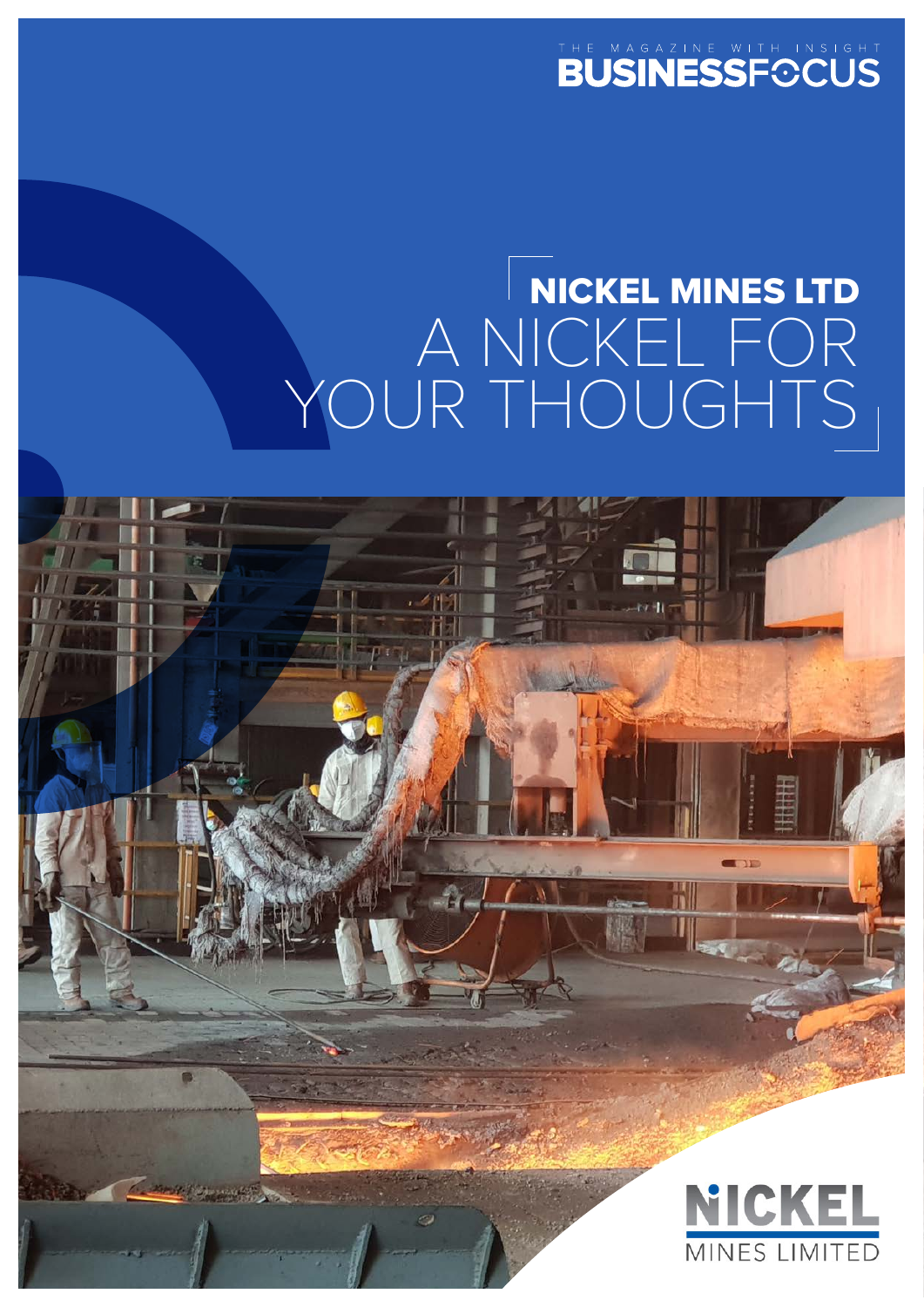$$
\begin{array}{c}\n\text{ANCH} \\
\text{PONCH} \\
\text{THOLGHT} \\
\text{NHOLGHT} \\
\end{array}
$$

## WE LEARN HOW NICKEL MINES' UNCONVENTIONAL APPROACH HAS LED TO THEM BECOMING ONE OF THE MAJOR NICKEL PIG IRON PRODUCERS IN THE WORLD.

#### PROJECT MANAGED BY: NEIL STOWE

ndeed, you might be<br>surprised to discover whilst<br>the name Nickel Mines would<br>lead you to believe it is a mining ndeed, you might be surprised to discover whilst the name Nickel Mines would company, it is predominantly a Nickel processing and refining company where it captures a majority of its value.

**Nickel Mines Limited is an Australian listed public company that has emerged as a globally significant, low-cost producer of nickel pig iron, a key ingredient in the production of stainless steel. The company holds 80% interests in the Hengjaya Nickel and Ranger Nickel projects, which both operate two-line Rotary Kiln Electric Furnace ('RKEF') plants that produce NPI within the Indonesia Morowali Industrial Park (ÍMIP') in Indonesia. The company also holds an 80% interest in the Hengjaya Mineralindo Nickel Mine, a large tonnage, high-grade laterite deposit located only 12 kilometres from IMIP.**

"Nickel Mines is emerging as one of the world's largest listed pure producer of low-cost nickel," explains Justin Werner, the Managing Director of Nickel Mines. "We started our journey in Indonesia more than ten years ago when we identified a w orldclass Nickel asset the Hengjaya mine, we took the mine all the way from the initial application, exploration, feasibility and into production shipping ore to China and a vessel to Japan, at the time the margins were very good.

#### MOVING DOWNSTREAM

It was clear the company was onto a good thing, but changes in Indonesia law would soon force Nickel Mines to reassess their business model.

"In 2014 the Government implemented a full ban on the export of raw ore to encourage more downstream processing. It was a difficult time for us as we'd only just got the mine into production, and suddenly we didn't have a business any more" explains Werner.

"What makes us unique is we're not a mining company. We have a unique value proposition because unlike mining companies we are a processing and refining company," Werner points out. "We can source our >>



Once the export ban was enacted, Nickel Mines suspended mining operations and began to explore in-country beneficiation options. While the ban had been enforced to encourage a downstream processing industry in Indonesia so the country could benefit from its wealth, the company and many other miners did not have the resources or experience to build value-adding processing.

However, serendipitously the world's largest stainlesssteel producer Tsingshan who recognised the opportunities for in-country value-adding had already commenced construction of the IMIP in 2013 even before the ore ban was implemented.

"When the first furnace lines came online and required nickel ore to make stainless steel, we were able to restart our mining and became an ore supplier to the industrial park," Werner recalls. By September 2017 this partnership had evolved to the point where Nickel Mines executed a Collaboration and Subscription Agreement with Tsingshan. This strategic partnership would see Nickel Mines and Tsingshan work together to fund and construct two RKEF lines under the title of the 'Hengjaya Nickel Project', which would produce 150 kilotons per annum of nickel pig iron containing 15 kilotons of nickel-metal equivalent.

# A UNIQUE PROPOSITION

Today, Nickel Mines is in a strong position.



"In August 2018 we went out to raise 120 million Australian dollars for our IPO, the story was so well received we upscaled it to \$200 million making it the second-largest resources IPO in recent years. I am also happy to say that since that IPO, as of yesterday we closed an accelerated non-renounceable entitlement offer to move to 80% ownership of all RKEF assets which will see us looking at an annual production rate for Nickel Mines of 30,000+ tonnes of Nickel per year achieved in under 2 years from IPO.

For Werner, Nickel Mines Ltd.'s unique advantage is that ultimately, they are not a mining company, allowing them a degree of flexibility they otherwise wouldn't have.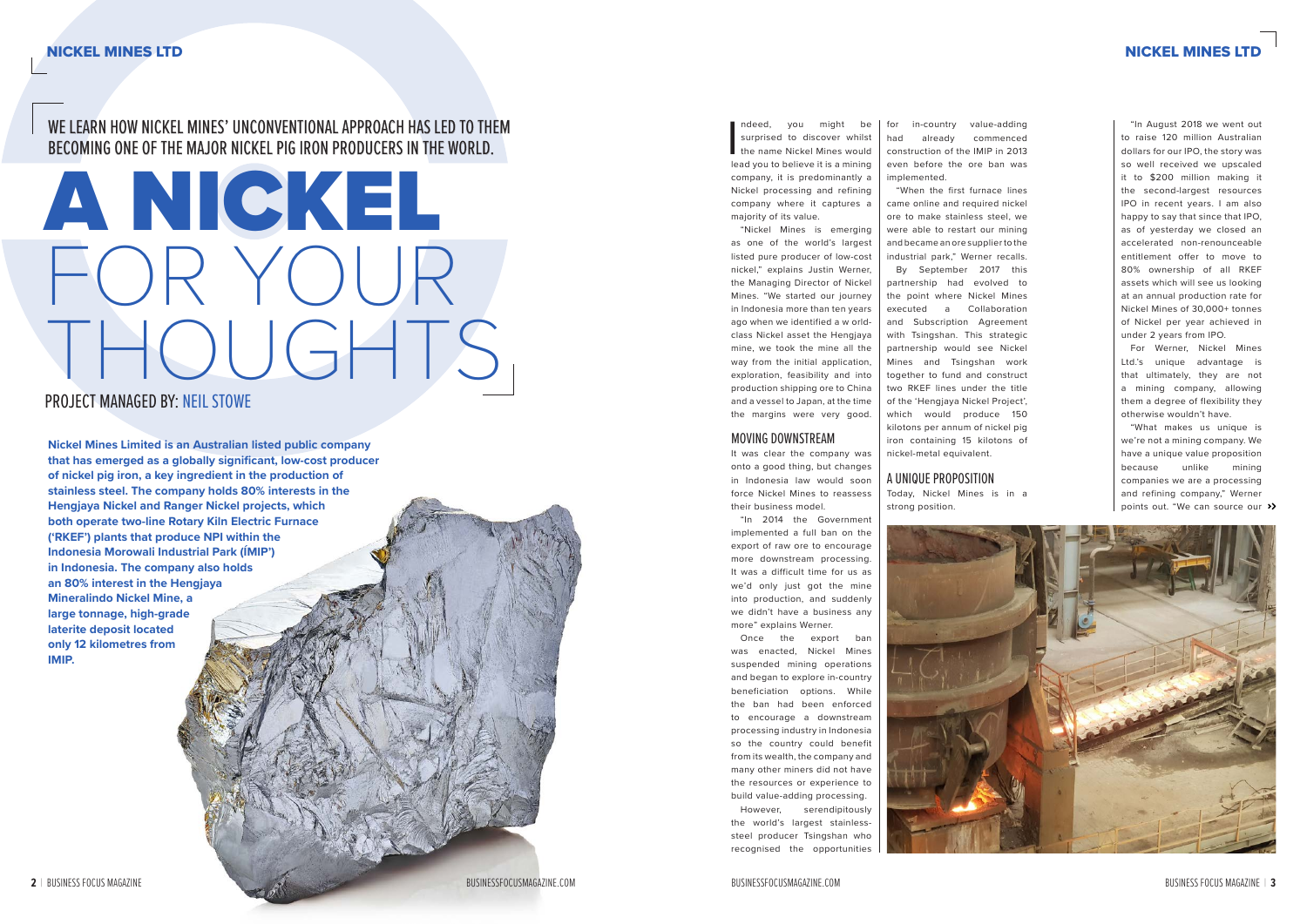### NICKEL MINES LTD NICKEL MINES LTD





Established in 1998 with over a hundred of projects experience, Maintek Group is a full service general contracting and construction management Company that offers a wide variety of pre-construction to construction services especially in remote area. Offers turnkey project with a wider range of professional services for Pre-fabricated buildings, Thermal Imagery and Flooring.



**PT. MAINTEK CONTRACTING SERVICES** Ruko Tekno Boulevard Blok I No 15, Jl. Tekno Widya, Tangerang Selatan, 15314 Banten, Indonesia Tel: +62 21 2917 9413 Mob: +62 812 876 9820 Email: heriyanto@maintekgroup.com

**www.maintekgroup.com** 

ore from anywhere, our mine doesn't specifically have to be the source for that."

Nickel Mines also benefits from a number of legislative and financial advantages.

"We have a seven-year tax holiday with the government of Indonesia," Werner points out. "Nickel pig iron producers in China want access to highgrade ore which we have access to. Our cost base is stable, we don't see a lot of fluctuation and our NPI is much cheaper to produce than for Chinese producers."

Its close relationship with Tsingshan also allowed Nickel Mines to get ahead of crises such as the COVID-19 pandemic.

to acquire some of the worlds cheapest and most profitable nickel units and we have a very strong relationship with our Chinese and Indonesian partners and a very strong bluechip shareholder registry.  $\odot$ 

"Because the Chinese were the first to experience COVID, the experiences they drew from in China meant they were very proactive at the industrial park," Werner says. "Way back in January they already started to implement strict access controls. We've yet to see a single COVID case within the park, which is quite an accomplishment as the park employs 36,000 people,"

Of course, Nickel Mines unique business model brings challenges as well as opportunities.

"We're not a mining company. We do not have that geological complexity. We have a large pool of suppliers and they have nowhere else to sell the ore because of the ore ban," Werner acknowledges. "The

nickel price is a commodity risk that's always present. There is also a geopolitical risk, but the tax concessions speak to the commitment of the Indonesian Government. The dialogue at the top levels is important. We're very well placed to deal with challenges as they arise particularly with the industrial park which has been named as of strategic national importance."

Overcoming these challenges is allowing Nickel Mines to offer a unique value proposition. In a little under two years from IPO we have rapidly grown from zero Nickel production to anticipated annual production of 34,000 tons this financial year," Werner points out. "We believe we have very good near-term future growth opportunities



## "NICKEL MINES IS EMERGING AS THE **WORLD'S LARGEST LISTED PRODUCER OF LOW-COST NICKEL."**

"IN A LITTLE UNDER TWO YEARS FROM IPO WE HAVE RAPIDLY GROWN FROM ZERO NICKEL PRODUCTION **TO ANTICIPATED ANNUAL PRODUCTION OF 34,000 TONS THIS FINANCIAL YEAR."**